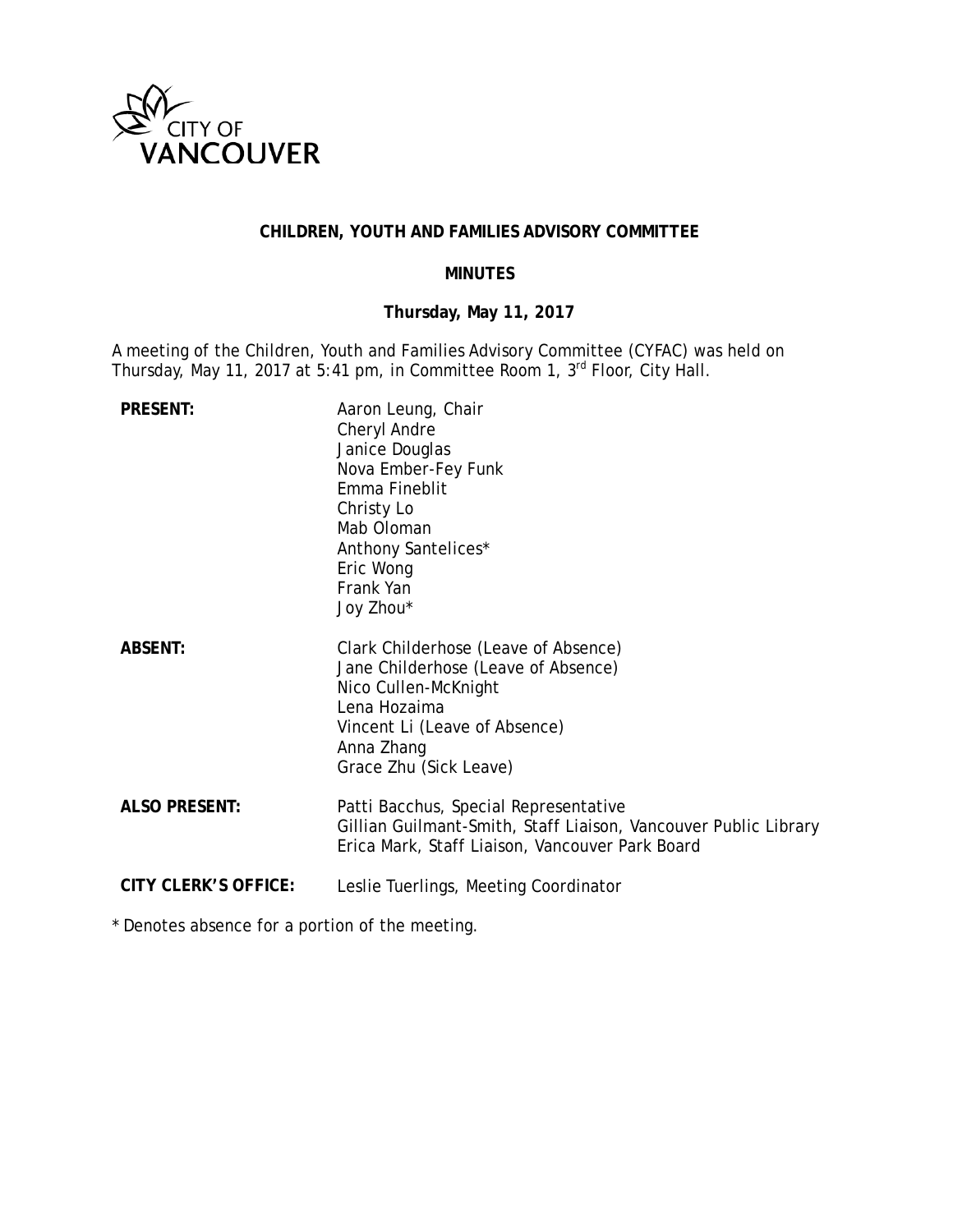### **Leave of Absence Requests**

MOVED by Nova Ember-Fey Funk SECONDED by Frank Yan

> THAT Clark Childerhose, Jane Childerhose and Vincent Li, be granted Leaves of Absence for this meeting.

CARRIED UNANIMOUSLY (Anthony Santelices and Joy Zhou absent for the vote)

### **Approval of Minutes**

MOVED by Christy Lo SECONDED by Cheryl Andre

> THAT the minutes of the Children, Youth and Families Advisory Committee meeting held on March 23, 2017, be approved.

CARRIED UNANIMOUSLY (Anthony Santelices and Joy Zhou absent for the vote)

### **VARY AGENDA**

MOVED by Aaron Leung SECONDED by Christy Lo

> THAT the Children, Youth and Families Advisory Committee vary the order of the agenda to deal with item 4 first.

CARRIED UNANIMOUSLY (Anthony Santelices and Joy Zhou absent for the vote)

*Note: For clarity, minutes are recorded in chronological order.*

# **4. Housing Reset Update**

Allison Dunnet, Planner – Housing Policy, Planning, Urban Development and Sustainability, provided an update on the Vancouver Housing and Homelessness Strategy Reset, and responded to questions.

### **1. Election of Chair/Vice-Chair, or Co-Chairs**

The Meeting Coordinator called for nominations for the positions of Chair and Vice-Chair of the Children, Youth and Families Advisory Committee, terms to end November 5, 2018.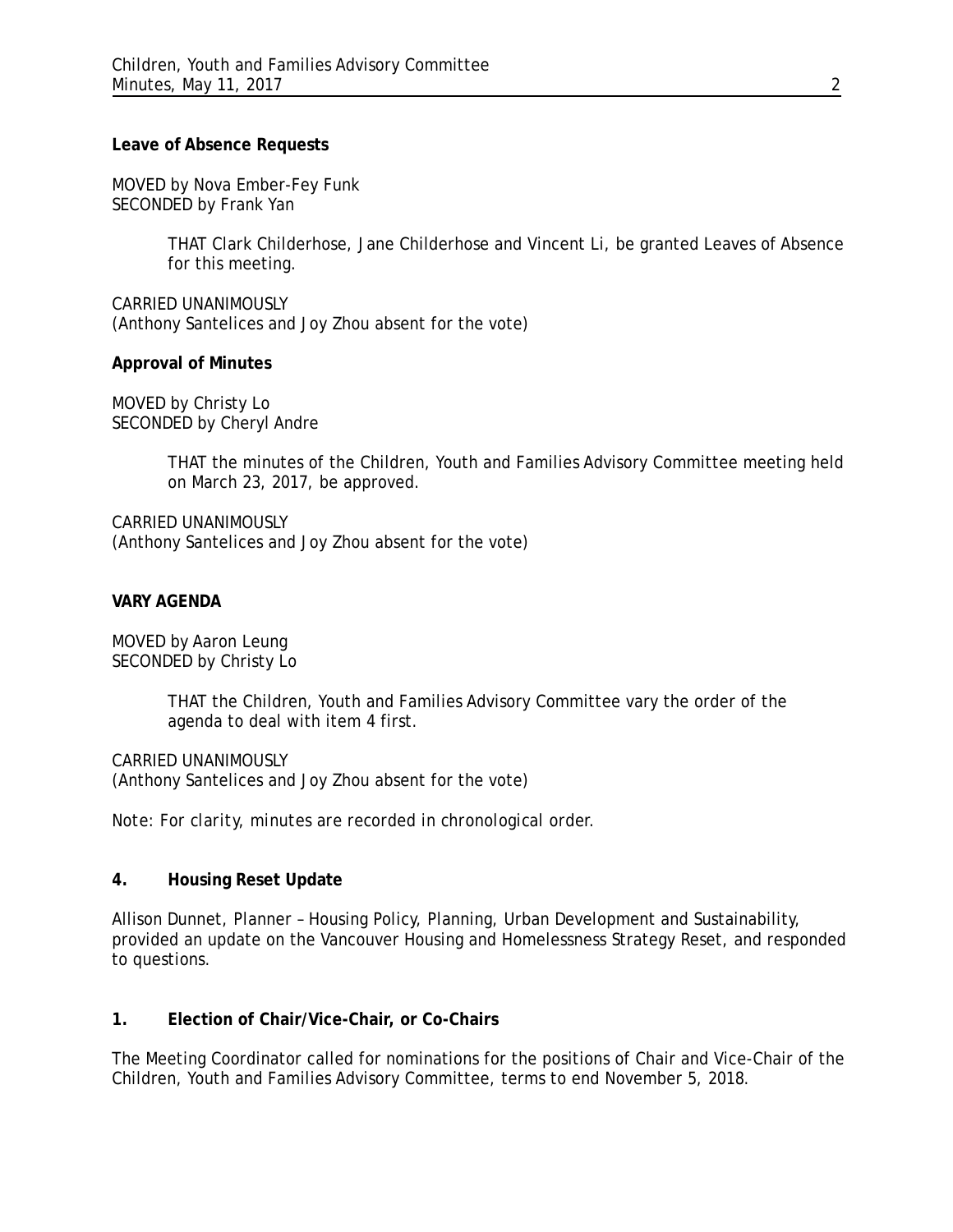Subsequently, the following members were elected by acclamation.

- Aaron Leung, Chair
- Lena Hozaima, Vice-Chair

At this time, the Committee agreed to appoint a Junior Vice-Chair.

Subsequently, Cheryl Andre was elected as Junior Vice-Chair, by acclamation.

# **2. Forming Sub-Committees**

# **a) Children and Youth Engagement Subcommittee**

MOVED by Mab Oloman SECONDED by Nova Ember-Fey Funk

### WHEREAS:

- 1. Children's right to participate in decision making processes that affect them is enshrined in Article 12 of the United Nations Convention on the Rights of the Child;
- 2. The mandate of the Children, Youth, and Families Advisory Committee is to advise Council and staff on matters that relate to children, youth and families;
- 3. The previous Children, Youth, and Families Advisory Committee established an Engagement Working Group to look at best practices for ensuring that the voices of children and youth are reflected in decision making when the City (including the Park Board and other City entities) are undertaking planning and development activities; and
- 4. The previous Children, Youth, and Families Advisory Committee recommended that this work be continued through the next term of the Committee.

# THEREFORE BE IT RESOLVED:

THAT the Children, Youth and Families Advisory Committee, appointed for the March 1, 2017, to November 4, 2018, term, establish a Children and Youth Engagement Subcommittee to continue the work of the Engagement Working Group.

### CARRIED UNANIMOUSLY

# **b) Housing Subcommittee**

MOVED by Janice Douglas SECONDED by Nova Ember-Fey Funk

> THAT the Children, Youth and Families Advisory Committee, appointed for the March 1, 2017, to November 4, 2018, term, establish a Housing Subcommittee.

CARRIED UNANIMOUSLY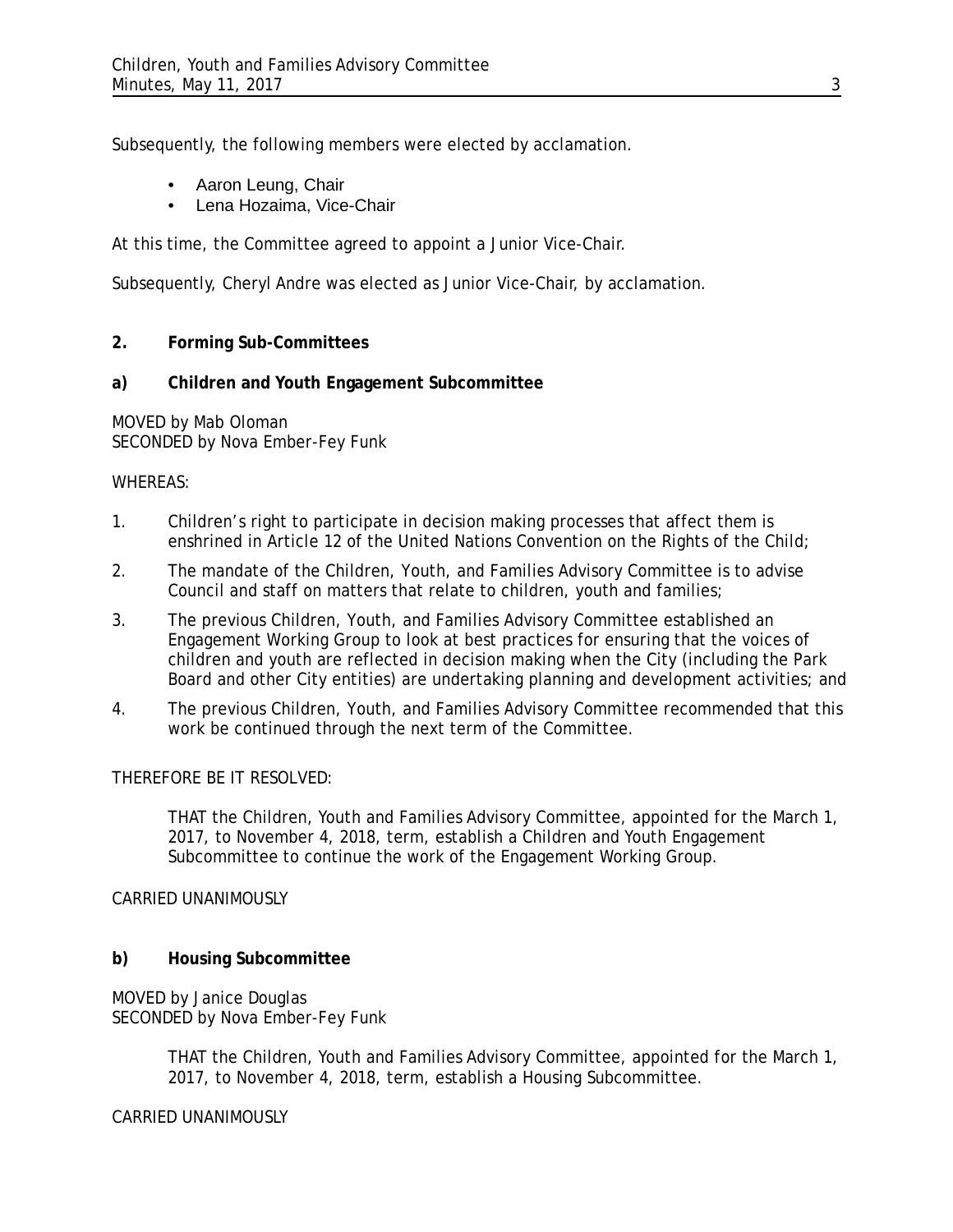### **c) Education Subcommittee**

MOVED by Aaron Leung SECONDED by Janice Douglas

> THAT the Children, Youth and Families Advisory Committee, appointed for the March 1, 2017, to November 4, 2018, term, establish an Education Subcommittee to continue advocacy work in partnership with students and parents.

CARRIED UNANIMOUSLY

#### **d) Social Media Subcommittee**

MOVED by Cheryl Andre SECONDED by Christy Lo

> THAT the Children, Youth and Families Advisory Committee, appointed for the March 1, 2017, to November 4, 2018, term, establish a Social Media Subcommittee.

CARRIED UNANIMOUSLY

#### **3. New Business**

### **a) Traditional Territory Acknowledgement**

The Committee agreed to begin each meeting by acknowledging that we are on the traditional unceded territory of the Musqueam, Squamish and Tsleil-Waututh First Nations.

#### **b) Cultural Competency Workshop**

The Committee expressed interest in participating in Brad Marsden's workshop on the impacts of Canadian residential schools and colonization.

#### **c) Joint Advisory Committee Meeting**

The Committee expressed interest in having a joint meeting with other City of Vancouver advisory committees to collaborate on shared interests and goals.

#### **d) Community Forum on Historical Discrimination**

Eric Wong reminded the Committee of the upcoming Community Forum on Historical Discrimination against Chinese People in Vancouver being held May 17, 24 and 27, 2017.